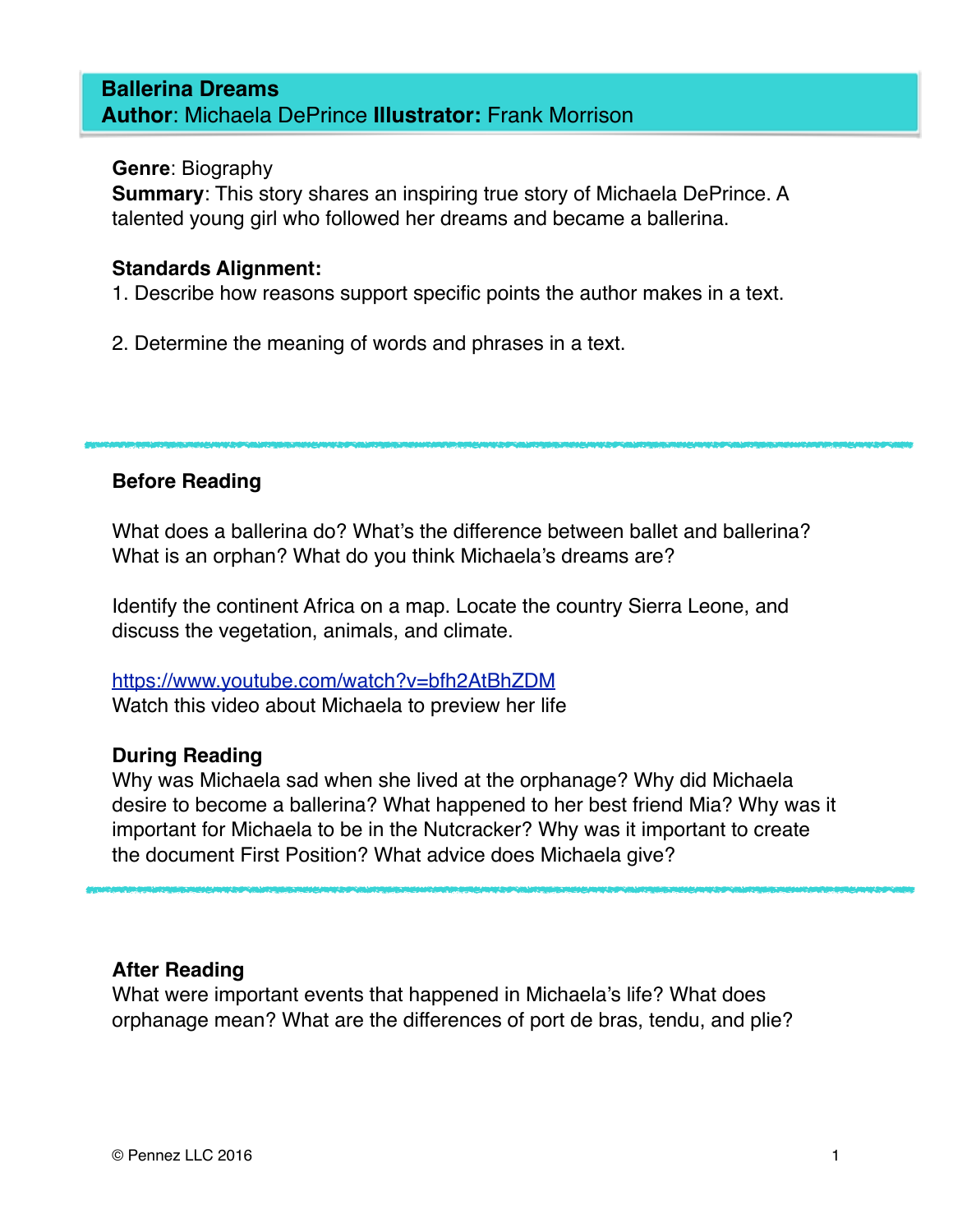## **Get Creative**

| <b>COMPARE</b><br>Make a T-Chart table of the ballet<br>dance to another dance. Examples to<br>compare: types of clothes, music,<br>stances, places of performance | <b>SOCIAL STUDIES</b><br>Make a timeline of Michaela's life. |
|--------------------------------------------------------------------------------------------------------------------------------------------------------------------|--------------------------------------------------------------|
| <b>HISTORY</b>                                                                                                                                                     | <b>ENGINEERING, TECHNOLOGY</b>                               |
| Research the history of ballet and                                                                                                                                 | What is in a ballet slipper? Discover how a                  |
| write down at least 10 facts in a                                                                                                                                  | shoe is made and create, illustrate, label                   |
| summary.                                                                                                                                                           | your own.                                                    |
| <b>WRITING</b>                                                                                                                                                     | <b>WEATHER</b>                                               |
| Write a letter to the author. Find                                                                                                                                 | Make a weather map of Sierra                                 |
| more of her information on                                                                                                                                         | Leone and make a weather map of                              |
| http:// <u>www.michaeladeprince.c</u> om/.                                                                                                                         | community. Compare your maps.                                |

### **More books about other ballerinas**

Firebird by Misty Copeland Dancing in the Wings by Debbie Allen Sugar Plum Ballerinas #1: Plum Fantastic by Whoopi Goldberg A Dance Like Starlight: One Ballerina's Dream by Kristy Dempsey Ballerina Swan by Allegra Kent Swan: The Life and Dance of Anna Pavlova by Laurel Snyder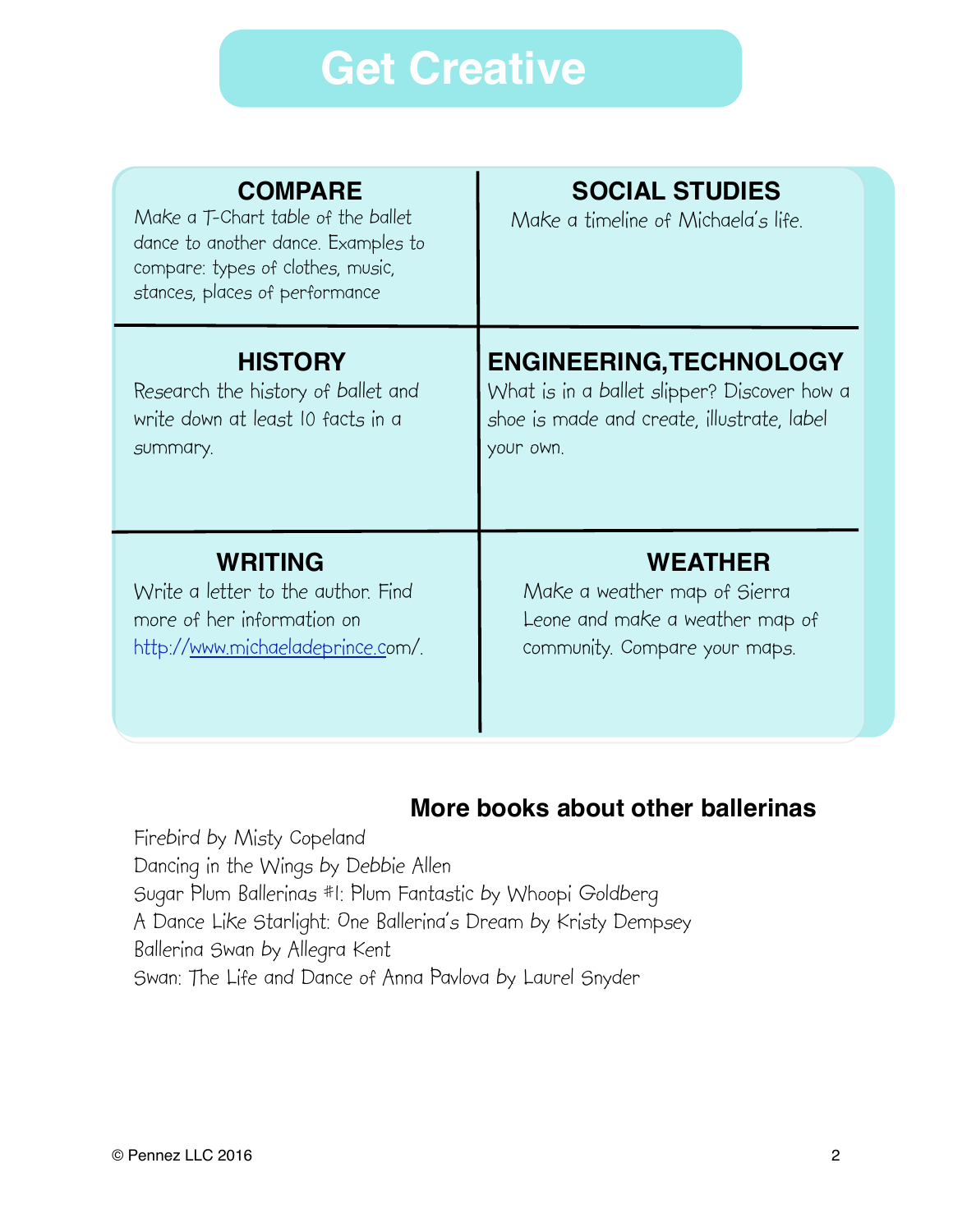Print off the vocabulary cards and make a matching game.

| ballerina              | <b>ballet</b>          | audience      |
|------------------------|------------------------|---------------|
| <b>Africa</b>          | vitiligo               | professional! |
| <b>Sierra</b><br>Leone | barre                  | icombination  |
| <u>i</u> orphanage !   | port de<br><b>bras</b> | tendu         |
| plie                   | jete                   |               |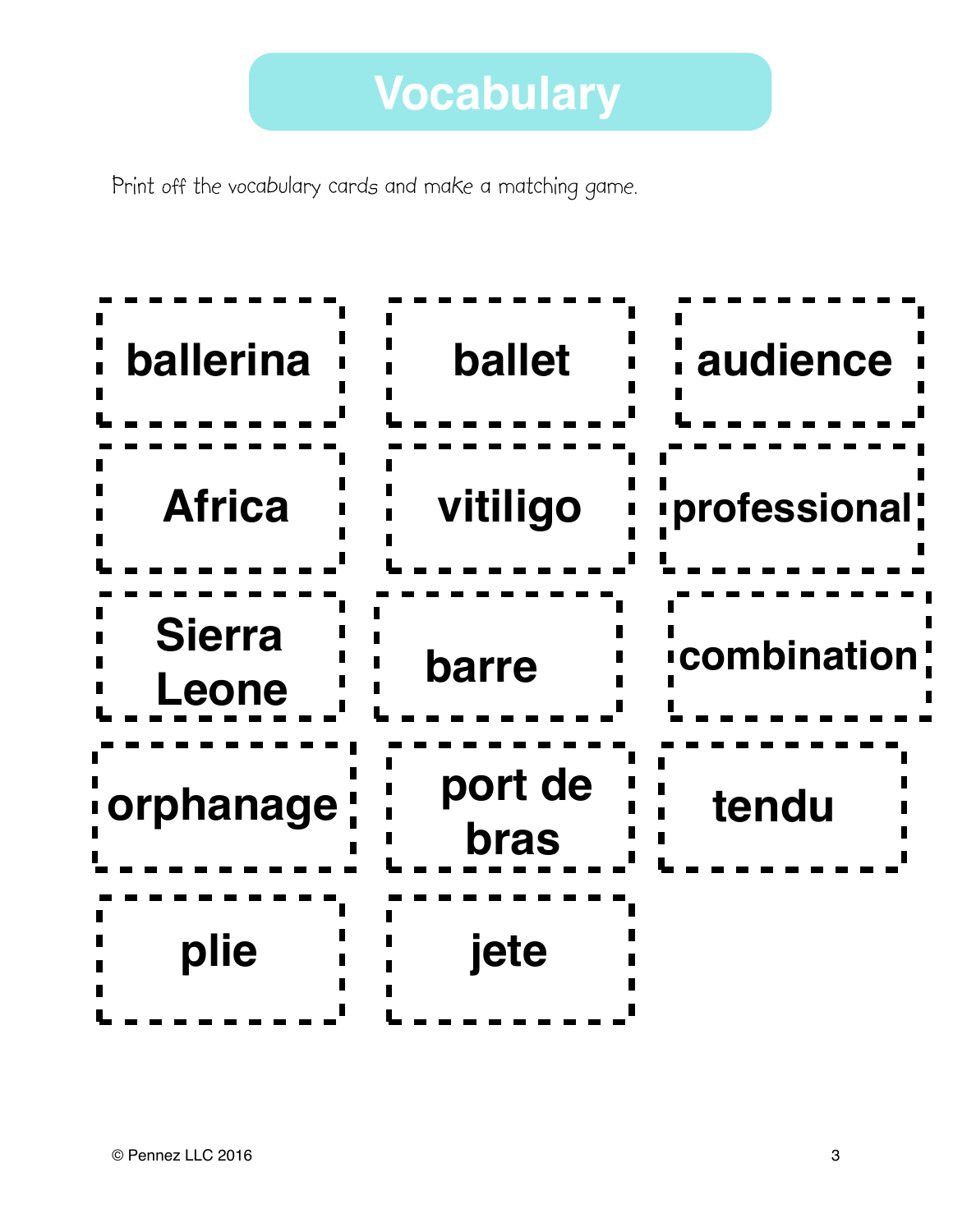# **Quiz**

### **Understanding the Story**

Circle one letter that best answers each question.

- 1. This story is about
	- a. The story of a girl who dreamed of owning a dance studio.
	- b. A girl who followed her dreams and became a ballerina.
	- c. A young girl who learned the importance of being unique inside and out.
	- d. A family of trained ballerinas.
- 2. What does the story describe about Michaela's life? (Circle all that apply)
	- a. she was a lonely girl

 b.she was a girl who had many friends and family while she lived in Sierra Leone c. she was a girl who danced in The Nutcracker

d.she was a girl who did not give up on her dreams

- 3. Africa is a\_\_\_\_\_\_\_\_\_
	- a. continent
	- b. country
	- c. city
	- d. town
- 4. How did Michaela describe her new mother's hair?
	- a. hair the color of roses
	- b. hair like lilacs
	- c. hair that smelled like flowers
	- d. hair the color of daises
- 5. Why did someone ask Michaela to be featured in a documentary?
	- a. So the film could feature ballerinas across the world.
	- b. So the film could show that there are black ballerinas
	- c. So the film could feature ballerinas from America.
	- d. So the film could feature ballerinas who could do better combinations
- 6. A combination is
	- a. when Michaela found dances that were similar
	- b. when Michaela practiced with her friends
	- c. when Michaela learned one dance step